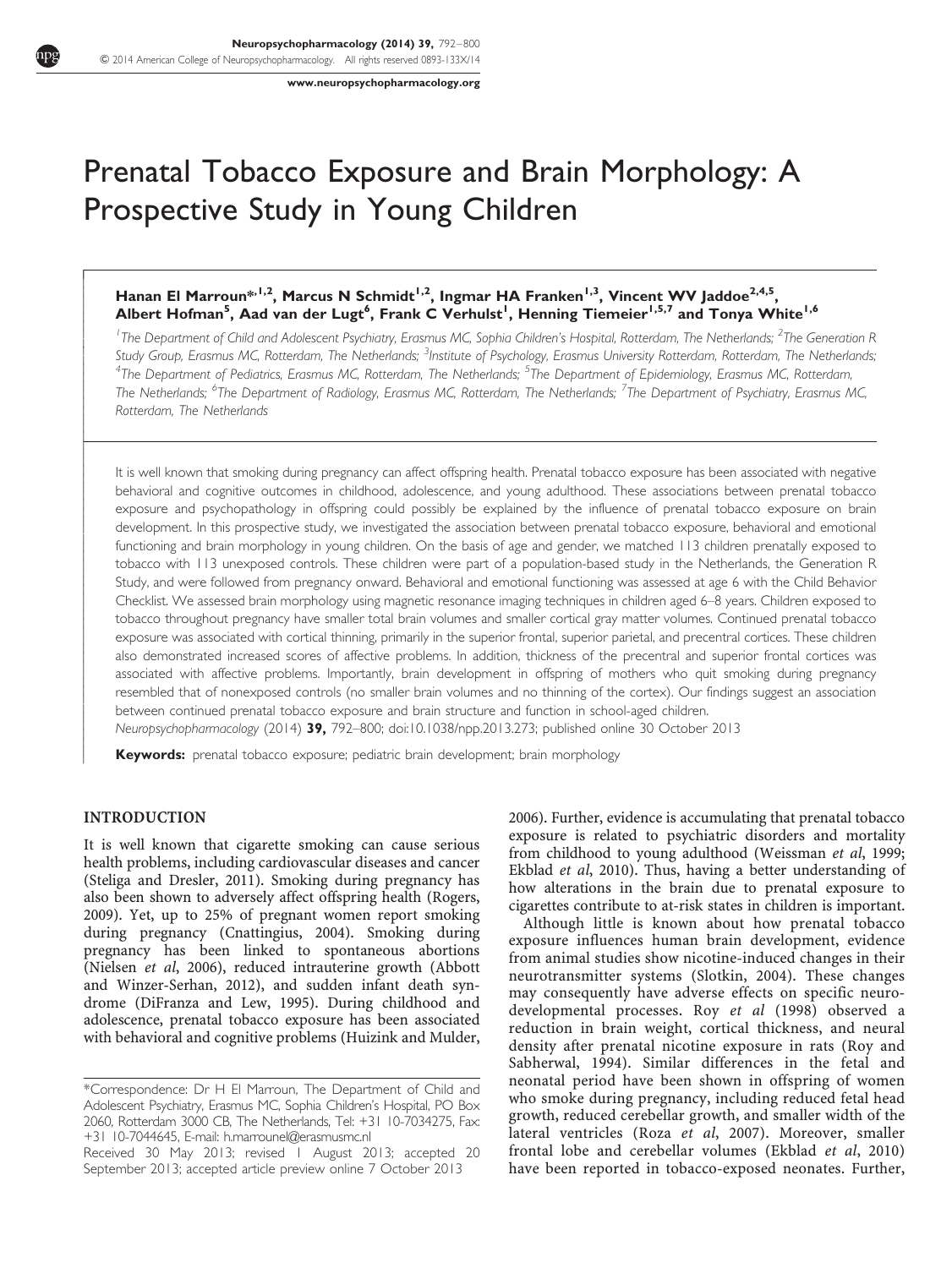there is evidence that these alterations in the neonatal period persist into childhood and adolescence. Exposure to cigarette smoking has been associated with reduced cerebral cortical gray matter volume in children [\(Rivkin](#page-8-0) et al, 2008), and smaller subcortical gray matter volumes, including the amygdala, thalamus, and pallidum ([Haghighi](#page-8-0) et al, 2013; Liu et al[, 2013](#page-8-0)). In addition, prenatal tobacco-exposed adolescents have a reduced corpus callosum volume [\(Paus](#page-8-0) et al[, 2008](#page-8-0)) and thinner orbitofrontal, middle frontal, and parahippocampal cortices (Toro et al[, 2008; Lotfipour](#page-8-0) et al, [2009\)](#page-8-0). However, a potential confounder is that these adolescents may have smoked themselves, as prenatally exposed children are more vulnerable to use tobacco themselves [\(Cornelius](#page-7-0) et al, 2000; Buka et al[, 2003](#page-7-0)). Thus, it cannot be completely ruled out that these differences were a result of smoking during adolescence.

The current study examined a nonclinical population-based group of children aged 6–8 years, a time before risk period of smoking. The aim of this study was to investigate whether prenatal exposure to tobacco is related to brain morphology in childhood. In addition, we aimed to investigate whether smoking during pregnancy is associated with behavioral and emotional problems and whether these problems are mediated by differences in brain morphology. On the basis of prior animal and human research that smoking during pregnancy results in decreased brain growth as well as cortical, subcortical, and cerebellar differences, we hypothesized that prenatal exposure to tobacco would be associated with more widespread abnormalities in the brain together with behavioral and/or emotional problems in childhood.

#### MATERIALS AND METHODS

## Participants

This study reports findings from an ongoing populationbased prospective cohort in Rotterdam (the Netherlands), the Generation R Study. The design has been described previously [\(Jaddoe](#page-8-0) et al, 2010) and was approved by the Medical Ethics Committee of the Erasmus Medical Center. Written informed consent was obtained from all participants.

In September 2009, 6- to 8-year-old children from the Generation R Study were invited to participate in a magnetic resonance imaging (MRI) component of the study. Detailed information can be found in White et al [\(2013\)](#page-8-0). Approximately 20% declined to participate. Exclusion criteria were the following: having a significant motor or sensory disorder, moderate-to-severe head trauma with loss of consciousness, neurological disorders, claustrophobia, and contraindications to MRI (eg, having a pacemaker).

For this study, we matched children prenatally exposed to tobacco  $(n = 113)$  with controls based on their age and gender using a 'fuzzy' matching procedure. This procedure randomly searches for a case–control match that falls within the set of defined criteria: an exact match for gender and a fuzzy match for age with a difference of 4 months (smaller age differences did not yield a match for each exposed child).

## Tobacco Exposure During Pregnancy

Information about maternal smoking was prospectively obtained by postal questionnaires in each trimester [\(Roza](#page-8-0) et al[, 2007](#page-8-0)). Maternal smoking at enrollment was assessed in the first questionnaire by asking whether the mother smoked during pregnancy. In the second and third questionnaires (mid- and late pregnancy), mothers were asked whether they had smoked in the last 2 months. Maternal smoking during pregnancy was categorized on the basis of all three questionnaires into 'no smoking during pregnancy', 'until pregnancy was known', and 'continued during pregnancy'. Children of mothers who reported in the first questionnaire to have smoked until pregnancy was known, but reported in the second or third questionnaire to have smoked during pregnancy were classified as 'continued during pregnancy' group. Similarly, children of mothers who reported no smoking in the first but acknowledged to smoke in the second or third questionnaire were classified as 'continued during pregnancy'. When information was missing on maternal smoking at enrollment, information from the second and/or third questionnaire was used to classify the subjects into 'no smoking in pregnancy' or 'continued smoking in pregnancy'.

The number of cigarettes smoked per day was compiled into three categories 'less than 5 cigarettes per day', 'between 5 cigarettes per day', and 'more than 9 cigarettes per day' (only eight pregnant mothers smoked more than 20 cigarettes per day in one of the trimesters). At the time of scanning, all researchers were blind to exposure status.

#### Magnetic Resonance Imaging

Children were familiarized with the MRI environment during a mock session. All images were acquired using the same sequence on the same scanner, located at the Department of Radiology in the Erasmus Medical Center. Images were acquired on a 3Tesla scanner (750 Discovery, GE Healthcare, Milwaukee, WI) using an eight-channel head coil. Care was taken so that children were comfortable in the scanner and soft cushions were used for head immobilization. Following a three-plane localizing scan, a highresolution T1 inversion recovery fast-spoiled gradient recalled sequence was acquired in the sagittal plane with the following parameters:  $TE = 4.24$  ms,  $TI = 350$  ms,  $TR = 10.26$  ms,  $NEX = 1$ , flip angle = 16°, and resolution  $0.9 \text{ mm}^3$  isotropic. At the scanner, structural images were rated for quality on a five-level Likert scale: unusable, poor (but useable), sufficient, very good, and excellent. If the initial T1 scan was rated as poor, the T1 sequence was repeated, and the better of the two scans was used.

### Cortical and Volumetric Measures and Cortical Thickness

Cortical reconstruction and volumetric segmentation was performed with the Freesurfer image analysis suite version 5.1.0 (<http://surfer.nmr.mgh.harvard.edu/>). Freesurfer computes these measures in an automated approach, and technical procedures have been described extensively [\(Fischl and Dale, 2000](#page-8-0); Fischl et al[, 2002](#page-8-0); [Fischl](#page-8-0) et al, [2004\)](#page-8-0). Cortical thickness measurements have been validated against histological analysis (Rosas et al[, 2002\)](#page-8-0) and manual measurements [\(Kuperberg](#page-8-0) et al, 2003; Salat et al[, 2004\)](#page-8-0). Freesurfer morphometry has demonstrated good test-retest reliability across scanner manufacturers and field strengths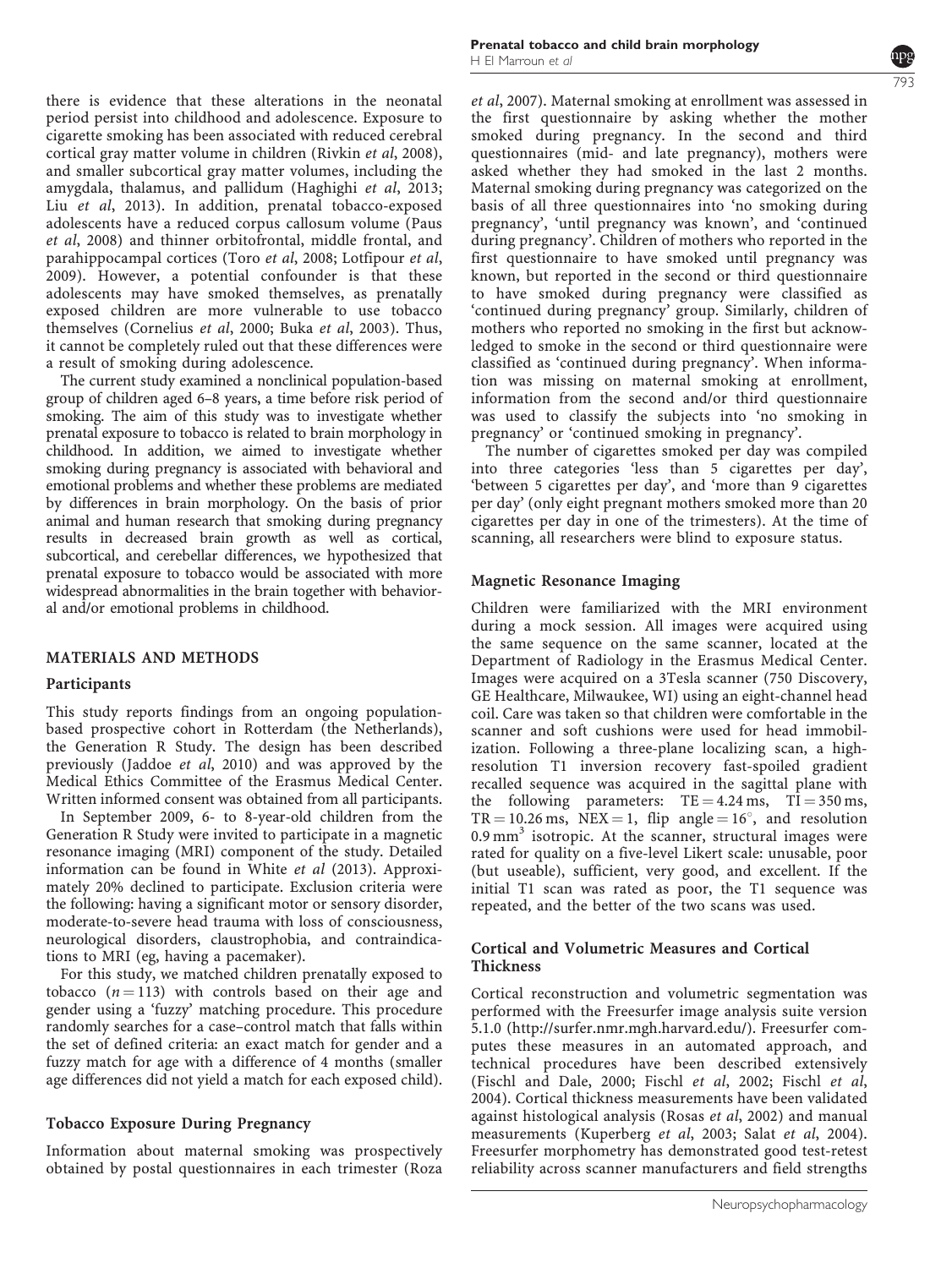(Han et al[, 2006](#page-8-0); [Reuter](#page-8-0) et al, 2012). Numerous studies using Freesurfer in typical and atypical developing schoolaged children are available ([O'Donnell](#page-8-0) et al, 2005; [Derauf](#page-7-0) et al[, 2009](#page-7-0); [Ghosh](#page-8-0) et al, 2010; [Ducharme](#page-7-0) et al, 2012). All Freesurfer output was visually inspected for quality control. There were no problems with registration and skull stripping, but in some cases segmentation was suboptimal because of movement  $(n = 19)$ .

# Child Behavioral and Emotional Problems

We assessed child behavioral and emotional problems using the Child Behavior Checklist for toddlers (CBCL/1½–5), which is a standardized instrument and covers a broad age range. Mothers filled out the CBCL/1 $\frac{1}{2}$ –5 at 6 years of age (as a large proportion of children were younger than 6 years). The Dutch version of the CBCL/1½–5 is reliable and well validated and the subscales for syndromes derived from the CBCL/1½–5 have been consistent across 23 international studies involving diverse societies ([Ivanova](#page-8-0) et al, 2010). The five scales (Affective Problems, Anxiety Problems, Pervasive Developmental Problems, Attention-Deficit/Hyperactivity Problems, and Oppositional Defiant Problems) can be derived from the CBCL/1½–5 are consistent with the Diagnostic and Statistical Manual of Mental Disorders—4th edition diagnostic categories.

# Additional Measures

Maternal characteristics were the following: maternal age at intake, educational level, ethnicity, and drinking habits. Child characteristics were the following: age at MRI assessment, gender, nonverbal IQ at 6 years, gestational age at birth, and birth weight. Maternal educational level was categorized into three levels: primary (no or primary education), secondary (lower and intermediate vocational training), and higher (higher vocational education and university) education. Maternal ethnicity was defined according to the classification of Statistics Netherlands; a mother was classified as being non-Dutch if one of her parents was born abroad. If both of her parents were born abroad, the country of birth of the mother's mother determined maternal ethnicity. Information on maternal drinking habits, like information on maternal smoking habits, was collected with questionnaires in each trimester. Nonverbal IQ was assessed at the age of 6 years with two subtests of a revised Dutch intelligence test, the 'Snijders-Oomen Niet-verbale intelligentie Test-Revisie (SON-R 2.5-7)': Mosaics and Categories([Tellegen](#page-8-0) et al, 2005). Gestational age (in weeks) and weight at birth (in grams) were extracted from medical records.

# Statistical Analyses

Demographic measures and volumetric measures. Differences in demographics, cognitive, and clinical variables between the tobacco-exposed (quit and continued smoking) and nonexposed groups were determined using  $\chi^2$ -tests for categorical data and (paired) t-tests for continuous variables. Volumetric measures from the Freesurfer segmentation were used to compare brain morphology. If

global differences in total brain volume were present, post hoc analyses were performed to assess which global (cortical volume, cortical gray matter volume, cortical white matter volume, and ventricular volume) were involved. These tests were performed using paired linear regression analyses. Further, we tested whether there was a dose–response relationship between prenatal tobacco exposure ('less than five cigarettes per day', 'between five and nine cigarettes per day', and 'more than nine cigarettes per day) and brain morphology using this information as a continuous (ie, ordinal) and categorical variable.

We also investigated whether subcortical volumes, ie, caudate, putamen, pallidum, accumbens, hippocampus, amygdala, and thalamus differed between the groups. Supplemental analyses were performed that took into account total brain volume.

We investigated whether maternal smoking was associated with child behavioral and emotional problems using paired regression analyses. We then included brain measures as a variable to explore whether the association was explained by these brain measures. In addition, we also performed separate regression analyses to investigate the association between brain measures and child behavioral and emotional problems.

In all models, subjects were matched on age and gender, and we adjusted for maternal education, ethnicity, alcohol use during pregnancy, and birth weight. Covariates were selected based on prior literature or the 5% changein-estimate criterion. These analyses were performed in the Statistical Package for the Social Sciences (SPSS) Version 20.0.

Surface group analyses. In addition to hypothesis-driven analyses investigating global differences, we also performed data-driven analyses to assess whether regional differences exist. Differences in cortical thickness and surface area (outcomes), smoothed with a 10-mm full-width halfmaximum Gaussian kernel, for both hemispheres between tobacco-exposed and unexposed subjects (predictor) were analyzed using paired analysis within Freesurfer with the built-in general linear model module (mri\_glmfit). This datadriven procedure allows for generation of statistical parametric maps that can be thresholded; we used an uncorrected threshold of  $p < 0.05$  for initial vertexwise comparison. Thereafter, a clusterwise correction for multiple comparisons was performed using the built-in simulation procedure with 5000 iterations and a clusterwise threshold of  $p < 0.05$ , which controls for the rate of false-positive clusters (Hagler et al[, 2006](#page-8-0)). We used these surface analyses as a guide to regions of interest. Post hoc, we extracted these clusters (cluster size  $>400$  mm<sup>2</sup> in both hemispheres) as an outcome into paired multiple linear regression analysis in order to determine whether differences in these clusters were confounded by any of the covariates. As there was no specific hypothesis on differential effects between the two hemispheres, we calculated a weighted average cortical thickness of the regions of interest (weighted as surface areas could differ in size). We performed the same analysis with a 5- and 15-mm Gaussian kernel, and the results were similar (data not shown).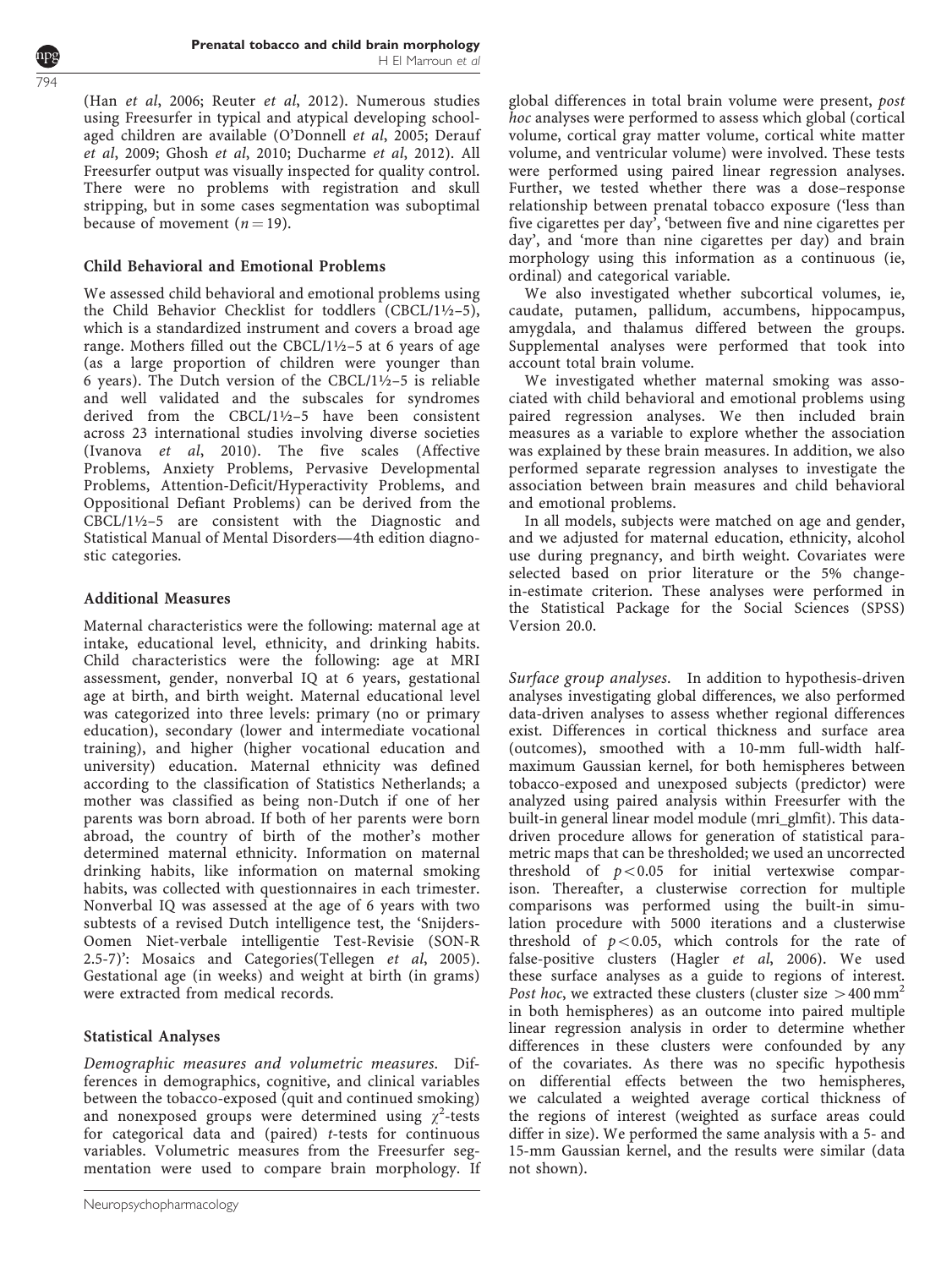Analyses were performed using all subjects in which Freesurfer data were available, irrespective of image quality. We then performed the same analyses, excluding those subjects with poor quality of the data ( $n = 12$ ) and subjects with suboptimal Freesurfer registration ( $n = 19$ ). As we performed paired analyses, 31 pairs were excluded. The results remained very similar after excluding these data, and therefore we only reported the results of the analysis including all subjects  $(n = 226)$ .

## RESULTS

#### Demographic Measures and Volumetric Measures

Demographic characteristics for this sample are reported in Table 1. The sample was categorized in three groups: the nonexposed controls, children of whom the mother smoked until pregnancy was known (early pregnancy exposure), and children of whom the mother continued to smoke during pregnancy (multiple trimester exposure). Compared with nonexposed controls, children exposed to continued tobacco smoking were more likely to have a lower weight at birth (3194 $\pm$  536 *vs* 3475 $\pm$  520 g,  $p = 0.001$ ). No differences between the groups were found on other variables including maternal age, educational level, ethnicity, drinking habits, child gender and age, and nonverbal IQ. Overall, the MRI image quality was good and did not differ between the groups (Table 1).

[Table 2](#page-4-0) demonstrates an association between continued maternal smoking and smaller total brain volume  $(B = -55.3, 95\% \text{ CI:} -93.5 \text{ to } -17.0, p=0.005); \text{ this}$ association did not change after adjustment for the covariates. Subsequently, this table shows that continued maternal smoking was associated with smaller cortical gray  $(B = -39.3, 95\% \text{ CI: } -66.0 \text{ to } -12.6, p = 0.004)$  and white matter volumes  $(B = -16.3, 95\% \text{ CI: } -30.4 \text{ to } -2.2,$  $p = 0.02$ ); again, these associations could not be explained by the included covariates. Interestingly, maternal smoking in early pregnancy only was not associated with differences in global brain volumes ([Table 2\)](#page-4-0).

Continued maternal smoking was associated with a smaller caudate nucleus ( $B = -482.0, 95\%$  CI:  $-819.3$  to  $-144.8$ ,  $p$   $=$  0.003) and a smaller accumbens area ( $B$   $=$   $-$  90.6, 95%  $\,$ CI: 164.6 to  $-16.6$ ,  $p = 0.02$ ), but was not associated with the other subcortical structures. We then constructed total brain volume-adjusted volumes (ie, volume/total brain volume). No association between continued maternal smoking and total brain volume-adjusted caudate volume ( $B = -0.07$ , 95% CI:  $-0.41$  to 0.26,  $p=0.68$ ), or total brain volumeadjusted accumbens  $(B = -0.01, 95\% \text{ CI: } -0.09 \text{ to } 0.06,$  $p = 0.73$ ) was observed. No relation was seen between maternal smoking in early pregnancy and the volumes of the subcortical structures.

#### Cortical Surface Analyses

[Figure 1](#page-4-0) shows that tobacco-exposed children (continued maternal smoking) had thinner cortices in several brain regions. These thinner cortices were more pronounced in the left hemisphere, but thinner cortices were also seen in similar locations in the right hemisphere. Left hemisphere clusters larger than  $400 \text{ mm}^2$  were the following: the superior frontal, superior parietal, inferior temporal,

Table I Descriptive Statistics of Whole-Study Population

|                                             | Nonexposed<br>controls | <b>Quit smoking</b><br>when<br>pregnancy<br>was known | Continued<br>smoking<br>(multiple<br>trimesters) |
|---------------------------------------------|------------------------|-------------------------------------------------------|--------------------------------------------------|
|                                             | $N = 113$              | $N = 17$                                              | $N = 96$                                         |
| Matemal characteristics                     |                        |                                                       |                                                  |
| Maternal age at intake                      | $30.5 \pm 4.5$         | $29.8 \pm 5.6$                                        | $29.3 \pm 5.8$                                   |
| Educational level (%)                       |                        |                                                       |                                                  |
| Primary                                     | 8.0                    | 5.9                                                   | 10.4                                             |
| Secondary                                   | 46.0                   | 52.9                                                  | 66.6                                             |
| Higher                                      | 46.0                   | 41.2                                                  | 23.0                                             |
| Ethnicity                                   |                        |                                                       |                                                  |
| Dutch                                       | 67.3                   | 58.8                                                  | 53.1                                             |
| Non-Dutch Western                           | 5.3                    | 5.9                                                   | 8.3                                              |
| Non-Dutch Non-<br>Western                   | 27.4                   | 35.3                                                  | 38.6                                             |
| Drinking habits (%)                         |                        |                                                       |                                                  |
| Never drank in pregnancy                    | 41.6                   | 23.5                                                  | 30.2                                             |
| Drank until pregnancy<br>was known          | 12.4                   | 17.6                                                  | 12.5                                             |
| Continued to drink in<br>pregnancy          | 46.0                   | 58.8                                                  | 57.3                                             |
| Smoking habits (%)                          |                        |                                                       |                                                  |
| Never smoked in<br>pregnancy                | 100.0                  |                                                       |                                                  |
| Less than five cigarettes<br>per day        |                        | 52.9                                                  | 29.2                                             |
| Between five and nine<br>cigarettes per day |                        | 23.5                                                  | 17.7                                             |
| More than nine cigarettes/<br>day           |                        | 23.5                                                  | 53.1                                             |
| Child characteristics                       |                        |                                                       |                                                  |
| Age at MRI (months)                         | 87.2±9.2               | 89.4 ± 10.4                                           | $86.2 \pm 8.9$                                   |
| Gender (% boys)                             | 58.4                   | 58.8                                                  | 58.3                                             |
| Nonverbal IQ at age<br>6 years              | $101.0 \pm 12.8$       | $103.6 \pm 14.4$                                      | 99.6 ± 12.7                                      |
| Gestational age at birth<br>(weeks)         | $40.0 \pm 1.6$         | $39.2 \pm 2.2^a$                                      | 39.7 ± 1.9                                       |
| Birth weight (g)                            | 3475 ± 520             | $3425 \pm 651$                                        | $3194 \pm 536$ <sup>b</sup>                      |
| Image quality (T1)                          |                        |                                                       |                                                  |
| Poor (but useable) (%)                      | 3.5                    |                                                       | 8.3                                              |
| Fair/sufficient (%)                         | 36.3                   | 47.I                                                  | 38.6                                             |
| Very good/excellent (%)                     | 60.2                   | 52.9                                                  | 53.1                                             |

p-values were obtained using paired t-tests for continuous variables and  $\chi^2$ -test for categorical variables. Subjects exposed to prenatal tobacco are matched with nonexposed controls on age and gender.

<sup>a</sup>Significantly differs with matched controls with a two-tailed  $p < 0.05$ .

<sup>b</sup>Significantly differs with matched controls with a two-tailed  $p < 0.01$ .

superior temporal, lateral occipital, and precentral cortices. The clusters  $(>400 \text{ mm}^2)$  in the right hemisphere were the following: the superior frontal, superior parietal, lateral occipital, precentral, paracentral cortices, and pars opercularis. These analyses survived correction for multiple comparisons ([Figure 1](#page-4-0)).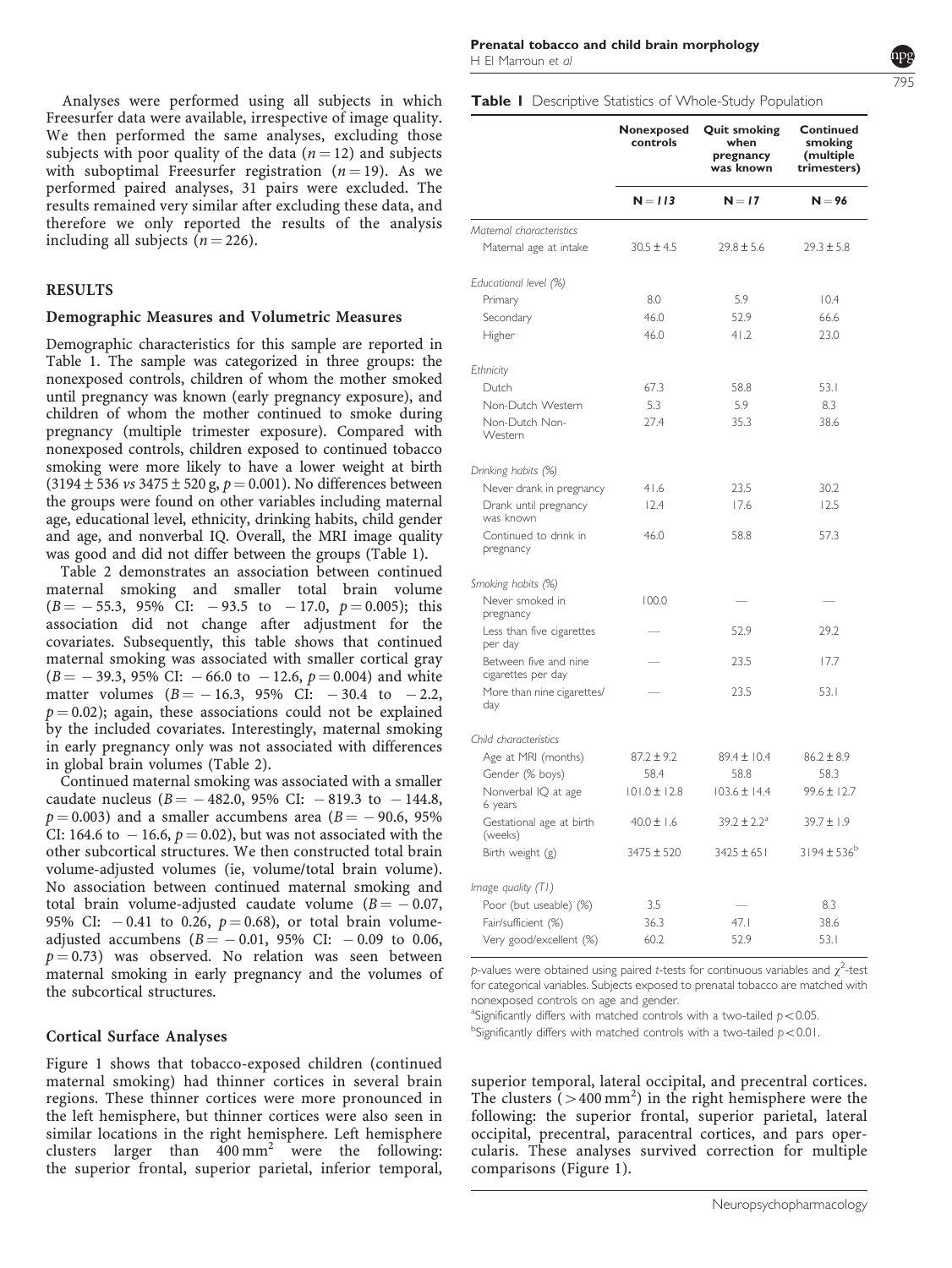H El Marroun et al

# <span id="page-4-0"></span>**Table 2** Prenatal Tobacco Exposure and Global Brain Measures (in cm<sup>3</sup>)

|                              | <b>Quit smoking when</b><br>pregnancy was known $(N=17)$ |         |           | <b>Continued smoking</b><br>(multiple trimesters) $(N = 96)$ |                    |           |  |
|------------------------------|----------------------------------------------------------|---------|-----------|--------------------------------------------------------------|--------------------|-----------|--|
|                              | <b>B</b> (95% CI)                                        | p-value | Cohen's d | <b>B</b> (95% CI)                                            | p-value            | Cohen's d |  |
| Model I                      |                                                          |         |           |                                                              |                    |           |  |
| Total brain volume           | 60.0 ( $-36.9$ to 156.8)                                 | 0.21    | 0.36      | $-55.3$ ( $-93.5$ to $-17.0$ )                               | $0.005^{\text{a}}$ | $-0.37$   |  |
| Cortical volume              | $37.2$ ( $-24.1$ to 98.5)                                | 0.22    | 0.36      | $-34.3$ ( $-57.9$ to $-10.7$ )                               | $0.005^{\text{a}}$ | $-0.39$   |  |
| Cortical gray matter volume  | 41.6 ( $-26.2$ to 109.4)                                 | 0.21    | 0.36      | $-39.3$ ( $-66.0$ to $-12.6$ )                               | 0.004 <sup>a</sup> | $-0.39$   |  |
| Cortical white matter volume | $20.0$ (-12.1 to 52.0)                                   | 0.21    | 0.34      | $-16.3$ ( $-30.4$ to $-2.2$ )                                | 0.02               | $-0.29$   |  |
| Ventricular volume           | $-0.5$ ( $-6.1$ to 6.1)                                  | 0.98    | $-0.01$   | $-1.6$ ( $-3.0$ to $-0.3$ )                                  | 0.02               | $-0.33$   |  |
| Model II                     |                                                          |         |           |                                                              |                    |           |  |
| Total brain volume           | 124.4 (10.3 to 238.4)                                    | 0.04    |           | $-62.6$ ( $-102.4$ to $-22.7$ )                              | 0.002 <sup>a</sup> |           |  |
| Cortical volume              | 77.6 (3.1 to 152.2)                                      | 0.04    |           | $-38.7$ ( $-63.4$ to $-13.9$ )                               | 0.003 <sup>a</sup> |           |  |
| Cortical gray matter volume  | 87.5 (9.0 to 166.0)                                      | 0.03    |           | $-43.7$ ( $-71.4$ to $-15.9$ )                               | 0.002 <sup>a</sup> |           |  |
| Cortical white matter volume | 38.8 ( $-2.3$ to 79.8)                                   | 0.06    |           | $-19.0$ ( $-34.1$ to $-3.9$ )                                | 0.01               |           |  |
| Ventricular volume           | $-1.0$ ( $-7.4$ to 9.5)                                  | 0.79    |           | $-1.4$ ( $-2.8$ to 0.2)                                      | 0.08               |           |  |
| Model $II + birth$ weight    |                                                          |         |           |                                                              |                    |           |  |
| Total brain volume           | $86.7$ ( $-60.6$ to 233.9)                               | 0.22    |           | $-59.7$ ( $-102.4$ to $-17.1$ )                              | 0.007 <sup>a</sup> |           |  |
| Cortical volume              | 60.7 ( $-38.0$ to 159.5)                                 | 0.19    |           | $-36.5$ ( $-62.9$ to $-9.9$ )                                | 0.008 <sup>a</sup> |           |  |
| Cortical gray matter volume  | 63.7 ( $-38.4$ to 165.8)                                 | 0.19    |           | $-41.2$ ( $-70.9$ to $-11.4$ )                               | 0.007 <sup>a</sup> |           |  |
| Cortical white matter volume | $30.2$ ( $-24.3$ to 84.7)                                | 0.24    |           | $-19.4$ ( $-35.6$ to $-3.2$ )                                | 0.02               |           |  |
| Ventricular volume           | $-3.4$ ( $-13.4$ to 6.6)                                 | 0.46    |           | $-0.9$ ( $-2.4$ to 0.7)                                      | 0.29               |           |  |

Paired multiple linear regression analyses were used. All subjects were matched on age and gender.

Model I is unadjusted. Model II was adjusted for maternal education, ethnicity, and alcohol use during pregnancy.

Bs represent the differences in volumes (cm<sup>3</sup>) between tobacco-exposed and nonexposed children. Negative values represent differences in volumes where the tobacco-exposed children have smaller brain volumes than those who were unexposed. Positive values represent differences in volumes where the tobacco-exposed children have larger brain volumes than those who were unexposed. p-values were obtained using two-tailed tests.

 $a_{p}$ -value survived familywise error correction (Bonferroni) for multiple testing.

We then extracted the cortices as a region of interest  $(>400 \text{ mm}^2$  in both hemispheres) and examined the association of prenatal tobacco exposure and cortical thickness using linear regression analyses that took into account the covariates [\(Table 4\)](#page-6-0). Continued maternal smoking was significantly associated with thinner cortices of the superior frontal region ( $B = -0.08$ , 95% CI:  $-0.15$  to  $-0.0$ ,  $p = 0.02$ ), the superior parietal region ( $B = -0.06$ , 95% CI:  $-0.11$  to  $-0.02$ ,  $p = 0.007$ ), the lateral occipital region ( $B = -0.04$ , 95% CI:  $-$  0.09 to  $-$  0.01,  $p$   $=$  0.04), and the precentral region  $(B = -0.07, 95\% \text{ CI: } -0.12 \text{ to } -0.02, p = 0.009); \text{ these}$ associations remained present after adjusting for the covariates. No associations were observed between early pregnancy tobacco exposure and cortical thickness ([Table 3\)](#page-5-0).

No associations between maternal smoking and cortical surface area were observed. No dose–response relationship between prenatal tobacco exposure and brain morphology was observed.

#### Behavioral and Emotional Problems

[Table 4](#page-6-0) shows that continued maternal smoking was associated with increased scores of affective problems  $(B = 1.00, 95\% \text{ CI: } 0.31 - 1.69, p = 0.005) \text{ and anxiety}$  $(B = 0.88, 95\% \text{ CI: } 0.09 - 1.68, p = 0.03)$ . When adjusting for covariates, the association between continued maternal smoking and affective problems remained present, whereas the relation between continued smoking and anxiety were explained by the covariates [\(Table 4](#page-6-0)). Subsequently, we



Figure I Differences in cortical thickness between tobacco-exposed (continued maternal smoking) and unexposed children. The colored areas (white in print/orange in web version) on the surface map represent clusters that are thinner in tobacco-exposed (continued maternal smoking) children as compared with unexposed controls in the left and right hemisphere. All clusters in the left hemisphere (including the superior frontal, superior parietal, inferior parietal, precentral, and lateral orbitofrontal cortices) and the clusters in the right hemisphere (including the superior frontal, superior parietal, and precentral cortices) survived the clusterwise (simulation with 5000 iterations) correction for multiple comparisons ( $p < 0.05$ ).

investigated whether the observed differences in brain morphology could explain this association. The association between continued maternal tobacco smoking and affective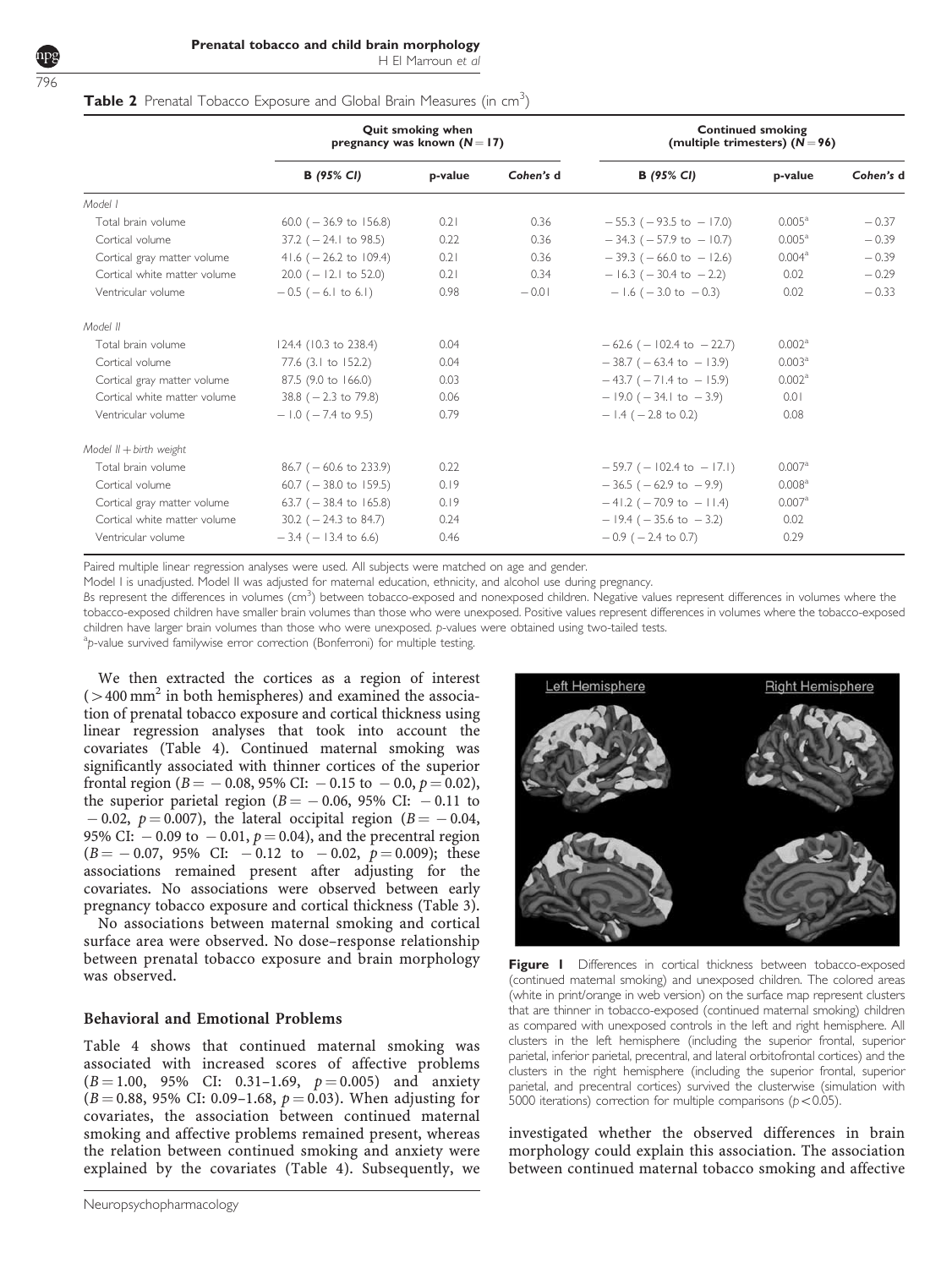|                             | <b>Quit smoking when</b><br>pregnancy was known $(N = 17)$ |         |           | <b>Continued smoking</b><br>(multiple trimesters) $(N = 96)$ |                    |           |  |
|-----------------------------|------------------------------------------------------------|---------|-----------|--------------------------------------------------------------|--------------------|-----------|--|
|                             | <b>B</b> (95% CI)                                          | p-value | Cohen's d | <b>B</b> (95% CI)                                            | p-value            | Cohen's d |  |
| Model I                     |                                                            |         |           |                                                              |                    |           |  |
| Superior frontal thickness  | $0.06$ ( $-0.12$ to 0.24)                                  | 0.50    | 0.32      | $-0.08$ ( $-0.15$ to $-0.01$ )                               | 0.02               | $-0.36$   |  |
| Superior parietal thickness | $0.01$ (-0.14 to -0.17)                                    | 0.87    | 0.05      | $-0.06$ ( $-0.11$ to $-0.02$ )                               | 0.007 <sup>a</sup> | $-0.40$   |  |
| Lateral occipital thickness | $-0.01$ ( $-0.17$ to 0.15)                                 | 0.89    | $-0.05$   | $-0.04$ ( $-0.09$ to $-0.01$ )                               | 0.04               | $-30$     |  |
| Precentral thickness        | $-0.01$ ( $-0.15$ to 0.15)                                 | 0.96    | $-0.02$   | $-0.07$ ( $-0.12$ to $-0.02$ )                               | 0.009 <sup>a</sup> | $-0.37$   |  |
| Model II                    |                                                            |         |           |                                                              |                    |           |  |
| Superior frontal thickness  | $0.12$ ( $-0.07$ to 0.31)                                  | 0.19    |           | $-0.11$ ( $-0.18$ to $-0.03$ )                               | 0.007 <sup>a</sup> |           |  |
| Superior parietal thickness | $0.04$ ( $-0.17$ to 0.25)                                  | 0.66    |           | $-0.08$ ( $-0.13$ to $-0.03$ )                               | 0.003 <sup>a</sup> |           |  |
| Lateral occipital thickness | $0.00$ ( $-0.22$ to 0.23)                                  | 0.96    |           | $-0.06$ ( $-0.10$ to $-0.01$ )                               | 0.02               |           |  |
| Precentral thickness        | $0.02$ ( $-0.16$ to 0.20)                                  | 0.81    |           | $-0.09$ ( $-0.15$ to $-0.03$ )                               | 0.002 <sup>a</sup> |           |  |
| Model $II + birth$ weight   |                                                            |         |           |                                                              |                    |           |  |
| Superior frontal thickness  | $0.12$ (-0.14 to 0.38)                                     | 0.33    |           | $-0.12$ ( $-0.20$ to $-0.03$ )                               | 0.007 <sup>a</sup> |           |  |
| Superior parietal thickness | $-0.04$ ( $-0.31$ to 0.23)                                 | 0.77    |           | $-0.08$ ( $-0.13$ to $-0.02$ )                               | 0.006 <sup>a</sup> |           |  |
| Lateral occipital thickness | $0.00$ ( $-0.30$ to 0.31)                                  | 0.99    |           | $-0.06$ ( $-0.11$ to $-0.01$ )                               | 0.02               |           |  |
| Precentral thickness        | $-0.01$ ( $-0.26$ to 0.23)                                 | 0.92    |           | $-0.08$ ( $-0.14$ to $-0.02$ )                               | 0.01 <sup>a</sup>  |           |  |

## <span id="page-5-0"></span>Table 3 Prenatal Tobacco Exposure and Cortical Thickness (in mm)

Paired multiple linear regression analyses were used. All subjects were matched on age and gender. Model I is unadjusted. Model II was adjusted for maternal education, ethnicity, and alcohol use during pregnancy.

Bs represent the differences in thickness (mm) between tobacco-exposed and nonexposed children. Negative values represent differences in thickness where the tobacco-exposed children have thinner brain cortices than those who were unexposed. Positive values represent differences in thickness where the tobacco-exposed children have thicker brain cortices than those who were unexposed. p-values were obtained using two-tailed tests.

 $a<sub>p</sub>$ -value survived Bonferroni correction for multiple testing.

problems was not explained by total brain volume, as the association remained present after taking to account total brain volume  $(B = 1.10, 95\% \text{ CI: } 0.25-1.94, p = 0.01)$ . We then investigated whether the observed thinner cortices (four clusters) explained the association. The results demonstrated that the relation between continued maternal smoking and affective problems was explained by the thinner superior frontal cortex ( $B = 0.78$ ; 95% CI:  $-0.05$  to 1.61,  $p = 0.07$ ), thinning of the precentral cortex ( $B = 0.76$ ; 95% CI:  $-0.05$  to 1.57,  $p = 0.07$ ), and not explained by the difference in superior parietal thinning ( $B = 0.91$ ; 95% CI: 0.07–1.76,  $p = 0.04$ ) and lateral occipital thinning ( $B = 0.98$ ; 95% CI: 0.15–1.81,  $p = 0.02$ ).

Further, there were direct associations between thickness of the precentral cortex  $(B=-2.3; 95\% \text{ CI: } -3.85 \text{ to }$  $-0.75$ ,  $p = 0.004$ ) and affective problems and thickness of the superior frontal cortex ( $B = -1.6$ ; 95% CI:  $-2.85$  to  $-0.36$ ,  $p = 0.01$ ) and affective problems.

## DISCUSSION

In this prospective study, we examined the association of maternal smoking during pregnancy with brain morphology and behavioral and emotional problems in childhood. We demonstrated that children exposed prenatally to tobacco have smaller brain volumes, smaller cortical gray and white matter volumes, and regional thinning of the superior frontal, superior parietal, lateral occipital, and precentral cortices. Further, children exposed to continued maternal smoking had increased scores on emotional problems, and the observed cortical thinning, in particular in the superior frontal and precentral cortices, explained

this association. Moreover, we observed smaller volumes of the caudate and accumbens area in children exposed to continued maternal smoking, but this was explained by the overall smaller total brain volume.

Although this study did not demonstrate a clear dose– response relation between the quantity of cigarettes smoked during pregnancy and brain morphology or emotional/ behavioral problems, this study clearly demonstrates a duration effect; early pregnancy exposure (quit smoking when knowing about the pregnancy) was not associated with differences in brain morphology nor was it associated with emotional or behavioral problems, whereas continued maternal smoking was. However, differences in the timing of neurodevelopmental processes also could explain these differences.

Largely, our results both support and extend the previous neuroimaging studies in adolescents. For example, prenatal tobacco exposure has been associated with reduction in cortical gray matter and parenchymal volumes in teenagers [\(Rivkin](#page-8-0) et al, 2008). Moreover, cortical thickness in the orbitofrontal, middle frontal, and parahippocampal gyrus have been reported to be thinner in adolescents exposed to prenatal tobacco (Toro et al[, 2008; Lotfipour](#page-8-0) et al, 2009). This suggests that the region-specific effects of prenatal tobacco exposure may change over time. In childhood, we observed differences in the parietal and superior frontal regions, however, with ongoing neurodevelopment; these may progress to involve frontal areas in the future. We extended the literature by evaluating potential confounding variables that have not been assessed in other studies. Mothers who smoke during pregnancy may have specific genetic or environmental characteristics that could also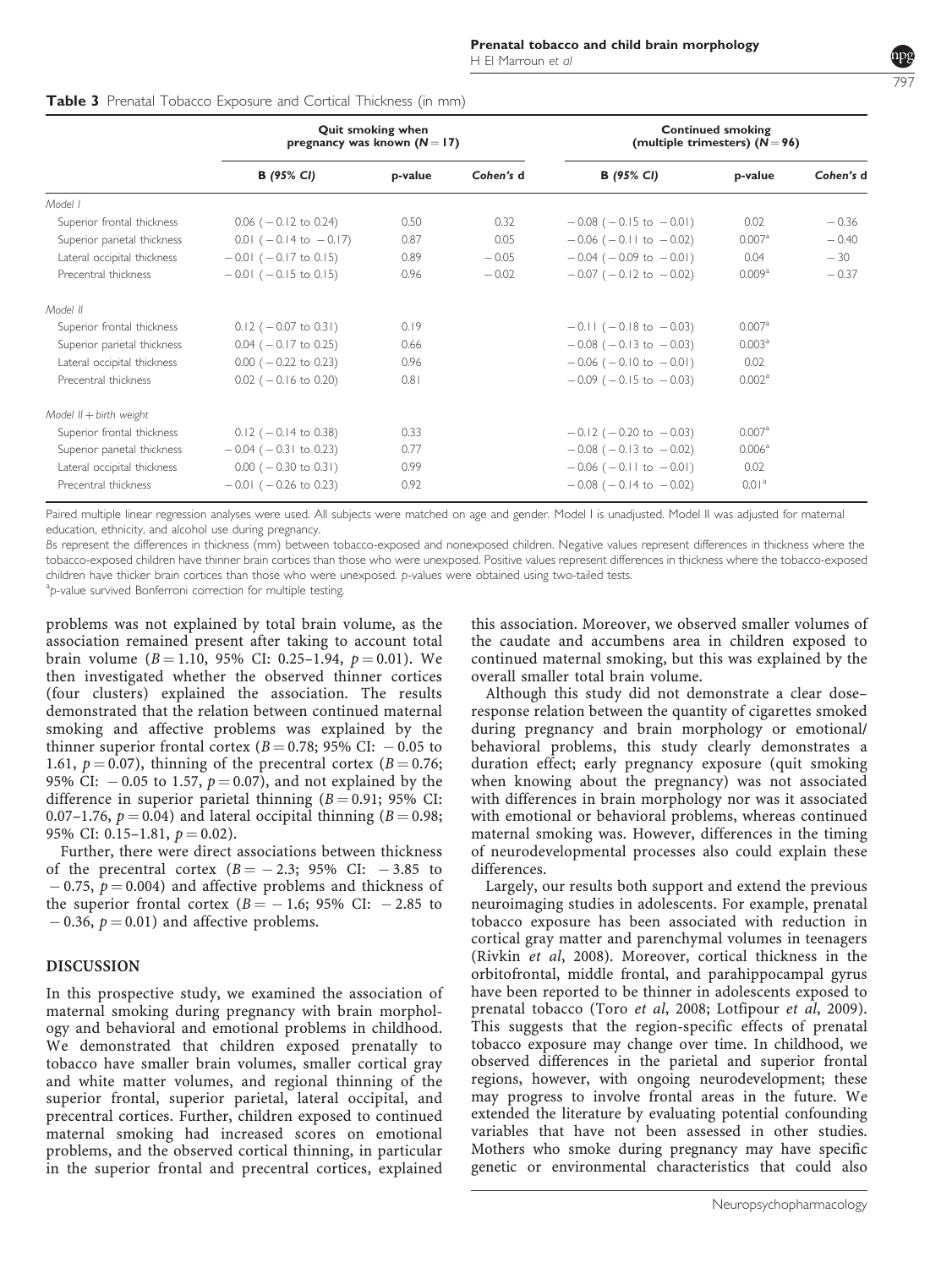H El Marroun et al

#### <span id="page-6-0"></span>Table 4 Prenatal Tobacco Exposure and Behavioral and Emotional Problems

|                                          | <b>Quit smoking when</b><br>pregnancy was known $(N = 14)$ |         |          | <b>Continued smoking</b><br>(multiple trimesters) $(N = 80)$ |                    |          |
|------------------------------------------|------------------------------------------------------------|---------|----------|--------------------------------------------------------------|--------------------|----------|
|                                          | <b>B</b> (95% CI)                                          | b-value | Cohen'sd | <b>B</b> (95% CI)                                            | b-value            | Cohen'sd |
| Model I                                  |                                                            |         |          |                                                              |                    |          |
| Affective problems                       | $0.64$ ( $-0.80$ to 2.09)                                  | 0.35    | 0.42     | $1.00$ (0.31 to 1.69)                                        | $0.005^{\text{a}}$ | 0.45     |
| Anxiety                                  | $-0.29$ ( $-2.28$ to 1.71)                                 | 0.76    | $-0.14$  | $0.88$ (0.09 to 1.68)                                        | 0.03               | 0.31     |
| Pervasive developmental problems         | $0.79$ ( $-1.06$ to 2.63)                                  | 0.37    | 0.31     | $0.65$ ( $-0.23$ to 1.53)                                    | 0.15               | 0.22     |
| Attention-deficit hyperactivity problems | $1.64$ ( $-1.07$ to 4.35)                                  | 0.21    | 0.56     | $0.73$ ( $-0.26$ to 1.71)                                    | 0.15               | 0.22     |
| Oppositional defiant problems            | $1.00$ ( $-1.47$ to 3.47)                                  | 0.40    | 0.37     | $0.62$ ( $-0.28$ to 1.51)                                    | 0.17               | 0.22     |
| Model II                                 |                                                            |         |          |                                                              |                    |          |
| Affective problems                       | $0.15$ ( $-2.13$ to 2.42)                                  | 0.88    |          | $1.01$ (0.24 to 1.77)                                        | 0.01 <sup>a</sup>  |          |
| Anxiety                                  | $-0.95$ ( $-4.37$ to 2.46)                                 | 0.53    |          | 0.91 (0.04 to 1.79)                                          | 0.04               |          |
| Pervasive developmental problems         | $-0.76$ ( $-3.96$ to 2.44)                                 | 0.59    |          | $0.65$ ( $-0.37$ to 1.66)                                    | 0.21               |          |
| Attention-Deficit Hyperactivity problems | $-0.41$ ( $-3.44$ to 2.62)                                 | 0.76    |          | $0.95$ ( $-0.13$ to 2.04)                                    | 0.08               |          |
| Oppositional defiant problems            | $-1.84$ ( $-5.34$ to 1.67)                                 | 0.26    |          | $0.55$ ( $-0.49$ to 1.59)                                    | 0.30               |          |
| Model $II + birth$ weight                |                                                            |         |          |                                                              |                    |          |
| Affective problems                       | $-0.31$ ( $-3.26$ to 2.64)                                 | 0.81    |          | $1.03$ (0.21 to 1.84)                                        | 0.02               |          |
| Anxiety                                  | $-0.69$ ( $-5.27$ to 3.89)                                 | 0.73    |          | $0.80$ ( $-0.13$ to 1.74)                                    | 0.09               |          |
| Pervasive developmental problems         | $0.84$ ( $-2.41$ to 4.08)                                  | 0.55    |          | $0.55$ ( $-0.52$ to 1.62)                                    | 0.31               |          |
| Attention-deficit hyperactivity problems | $-0.16$ ( $-4.24$ to 3.91)                                 | 0.92    |          | $0.81$ (-0.34 to 1.97)                                       | 0.16               |          |
| Oppositional defiant problems            | $-0.69$ ( $-4.96$ to 3.57)                                 | 0.71    |          | $0.37$ ( $-0.72$ to 1.46)                                    | 0.50               |          |

Paired multiple linear regression analyses were used. All subjects were matched on age and gender. Model I is unadjusted. Model II was adjusted for maternal education, ethnicity, and alcohol use during pregnancy.

Bs represent the differences in scores on the Child Behavior Checklist measured at age 6 years between tobacco-exposed and nonexposed children. Negative values represent lower scores (less problems) in the tobacco-exposed children as compared with those who were unexposed. Positive values represent higher scores (more problems) in the tobacco-exposed children as compared with those who were unexposed. p-values were obtained using two-tailed tests.

<sup>a</sup>p-value survived Bonferroni correction for multiple testing.

influence neurodevelopment in their offspring. In our results, the different covariates did not affect the associations between continued maternal smoking and different outcomes. Thus, differences in these brain regions and emotional problems are possibly more likely to be influenced by maternal smoking during fetal neurodevelopment.

A diffusion tensor imaging (DTI) study reported that prenatal and adolescent tobacco exposure affected the regional fractional anisotropy in cortical white matter ([Jacobsen](#page-8-0) et al, 2007). We observed smaller cortical white matter volumes in tobacco-exposed children, but additional studies using DTI will be needed to confirm whether white matter integrity is similarly affected in our subjects. Interestingly, a recent pilot study showed that 12-year-old children prenatally exposed to tobacco showed greater activation in the inferior parietal regions of the brain during a working memory task ([Bennett](#page-7-0) et al, 2012). This region involves the same cortical area that was found to be thinner in the current study. Additional functional MRI studies in our sample will be valuable to determine whether these structural differences also relate to functional differences in tobacco-exposed children.

Several possible interpretations for our results are plausible. One explanation is that prenatal tobacco exposure directly affects brain development through nicotine, which has been demonstrated in animal studies [\(Dwyer](#page-7-0) et al, 2008). For example, a thinner somatosensory cortex in rats has been demonstrated [\(Roy and Sabherwal, 1994](#page-8-0)). We have previously demonstrated that prenatal exposure to tobacco was associated with decreased fetal head growth [\(Roza](#page-8-0) et al, [2007](#page-8-0)), and now we demonstrate that these neurodevelopmental effects remain present years after the exposure. Thus, the smaller brain growth in children exposed in utero to smoking does not compensate via neuroplasticity ([Huttenlocher, 2002\)](#page-8-0). A potential mechanism for our findings is that prenatal exposure to nicotine affects neuronal migration because we observed that cortical thickness was affected, but cortical surface area was not different in nonexposed controls and tobacco-exposed children. Indeed, early disturbances in neuronal path finding, abnormalities in cell proliferation and differentiation, and disruptions in neurotransmitter systems have been reported in animal studies (Ernst et al[, 2001](#page-8-0)).

Another explanation for our findings is that maternal smoking leads to fetal hypoxia because of vasoconstriction, which leads to reduced blood flow and decreased oxygen to the fetus. This decreased nutrient and oxygen supply might induce long-lasting effects on brain morphology ([Abel, 1980](#page-7-0)).

Finally, the observed effects of continued prenatal tobacco exposure on offspring brain morphology could be epiphenomena of smoking, eg, parental psychopathology, use of other substances, and poor nutrition intake. We minimized the differences between exposed and nonexposed subjects by using a matching procedure; they did not differ in age and gender nor did they differ in other such as maternal ethnicity and education.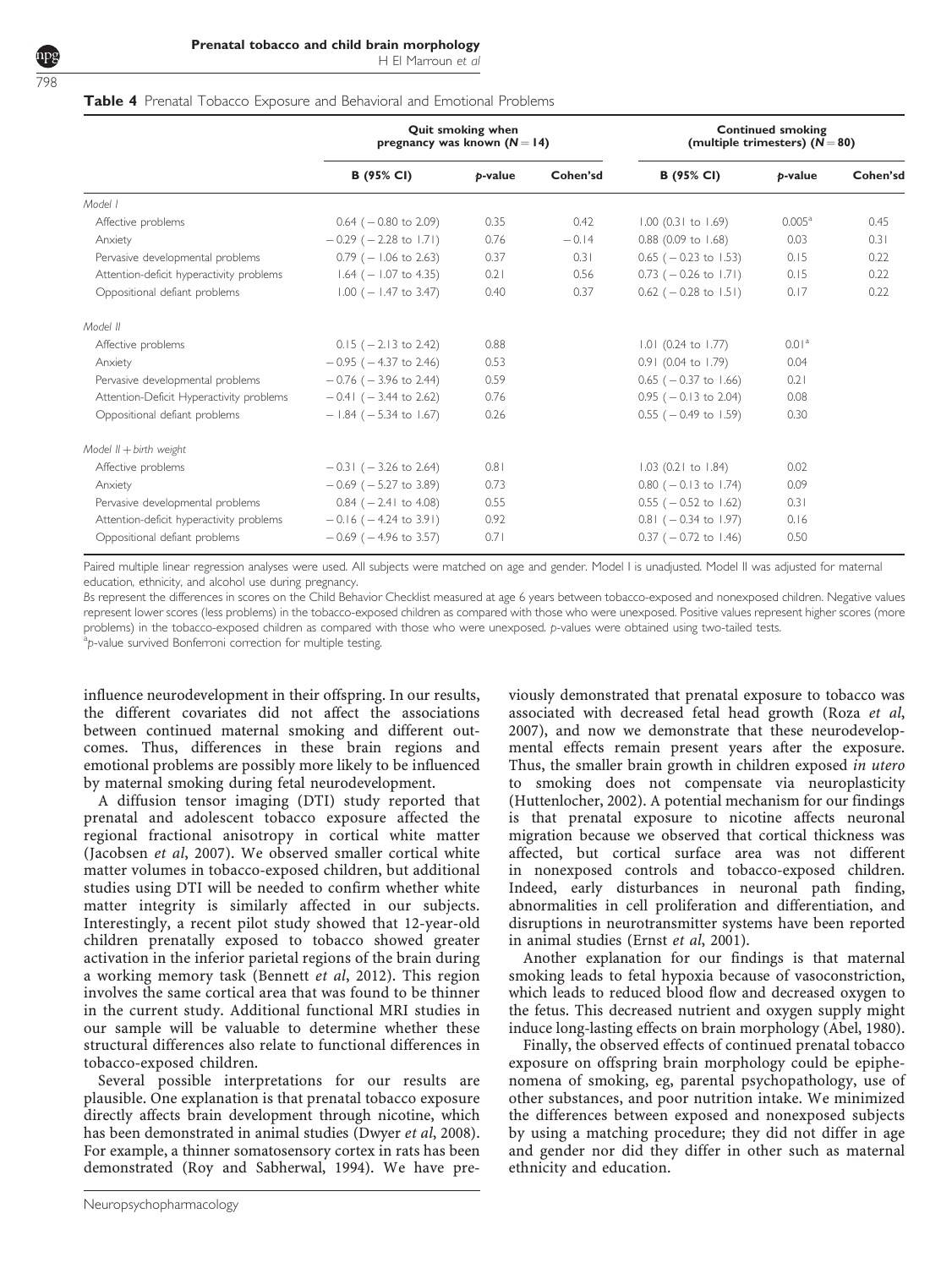<span id="page-7-0"></span>The strengths of this study are the prospective design, including the prospective measures of smoking during pregnancy, the relatively large group that underwent a neuroimaging session, and the young age of the children. In particular, most neuroimaging studies performed examining the association between prenatal tobacco exposure and brain morphology are confounded by smoking in adolescence. In the current study, this was not the case. We also acknowledge that this study has its limitations. We relied on self-reported information for maternal smoking during pregnancy. Using self-reports may have introduced some misclassification because of underreporting of cigarette smoking [\(Shipton](#page-8-0) et al, 2009), which may have led to an underestimation of the observed effects. However, in large populations it is sensible to use self-reported information on prenatal tobacco exposure from a cost-effectiveness point of view. Moreover, our study did not include the potential consequences of second-hand smoke after birth, as mothers who smoke during pregnancy are more likely to continue smoking after giving birth and have a partner who also smokes. Unfortunately, data on postnatal parental smoking were missing in a large proportion of our subjects. Therefore, we could not use these data in our analyses. In this study, the group of mothers who stopped smoking when they knew they were pregnant was quite small, and we must be careful interpreting these results. Finally, although this study demonstrates that prenatal exposure to tobacco is associated with thinner cortices and smaller global brain volumes, we must be careful in declaring that this association is causal. There are some studies that suggest a causal relation between maternal smoking and child behavioral problems (Brion et al, 2010). However, there are some studies that suggest that the association between prenatal smoking and problems later in life are not caused by the prenatal exposure, but are due to other familial factors (D'Onofrio et al, 2008; D'Onofrio et al, 2012). Thus, if prenatal tobacco exposure does not have a teratogenic effect, then these familial risk factors should be factors that are involved in brain development.

Overall, our findings suggest long-term effects of prenatal tobacco exposure on brain development and emotional problems in young children. The results of the current study in combination with the existing literature about the long-term effects of prenatal tobacco exposure emphasize the importance of preventing and reducing cigarette smoking during pregnancy. Our findings provide further support for the need of clinical and public health strategies aimed at the prevention of prenatal tobacco exposure of children. More research is needed to explore the structural and functional neurodevelopmental effects of prenatal exposure to tobacco using measures including DTI and functional MRI.

# FUNDING AND DISCLOSURE

The Sophia Children's Hospital Fund (SSWO-553) supported this work financially. The study was made possible by financial support from the Erasmus Medical Center, and the Netherlands Organization for Health Research and Development (Zon MW Geestkracht Program 10.000.1003 and ZonMw TOP 40-00812-98-11021). The funding agencies had no role in the design and conduct of the study, collection, management, analyses and interpretation of the data; and preparation, review or approval of the manuscript and the decision to submit it for publication. Dr Verhulst is head of the Department of Child and Adolescent Psychiatry at Erasmus MC, which publishes the Achenbach System of Empirically Based Assessment (ASEBA) and from which the department receives remuneration. All other authors declare no competing financial interest in relation to the work described.

### ACKNOWLEDGEMENTS

The Generation R Study is conducted by the Erasmus Medical Center in close collaboration with the Municipal Health Service Rotterdam area, the Rotterdam Homecare Foundation, and the Stichting Trombosedienst & Artsenlaboratorium Rijnmond (STAR), Rotterdam. We gratefully acknowledge the contribution of general practitioners, hospitals, midwives, and pharmacies in Rotterdam.

### **REFERENCES**

- Abbott LC, Winzer-Serhan UH (2012). Smoking during pregnancy: lessons learned from epidemiological studies and experimental studies using animal models. Crit Rev Toxicol 42: 279–303.
- Abel EL (1980). Smoking during pregnancy: a review of effects on growth and development of offspring. Hum Biol 52: 593–625.
- Bennett DS, Mohamed FB, Carmody DP, Malik M, Faro SH, Lewis M (2012). Prenatal tobacco exposure predicts differential brain function during working memory in early adolescence: a preliminary investigation. Brain Imaging Behav 7: 49–59.
- Brion MJ, Victora C, Matijasevich A, Horta B, Anselmi L, Steer C et al (2010). Maternal smoking and child psychological problems: disentangling causal and noncausal effects. Pediatrics 126: e57–e65.
- Buka SL, Shenassa ED, Niaura R (2003). Elevated risk of tobacco dependence among offspring of mothers who smoked during pregnancy: a 30-year prospective study. Am J Psychiatry 160: 1978–1984.
- Cnattingius S (2004). The epidemiology of smoking during pregnancy: smoking prevalence, maternal characteristics, and pregnancy outcomes. Nicotine Tob Res 6(Suppl 2): S125–S140.
- Cornelius MD, Leech SL, Goldschmidt L, Day NL (2000). Prenatal tobacco exposure: is it a risk factor for early tobacco experimentation? Nicotine Tob Res 2: 45–52.
- D'Onofrio BM, Rickert ME, Langstrom N, Donahue KL, Coyne CA, Larsson H et al (2012). Familial confounding of the association between maternal smoking during pregnancy and offspring substance use and problems. Arch Gen Psychiatry 69: 1140–1150.
- D'Onofrio BM, Van Hulle CA, Waldman ID, Rodgers JL, Harden KP, Rathouz PJ et al (2008). Smoking during pregnancy and offspring externalizing problems: an exploration of genetic and environmental confounds. Dev Psychopathol 20: 139–164.
- Derauf C, Kekatpure M, Neyzi N, Lester B, Kosofsky B (2009). Neuroimaging of children following prenatal drug exposure. Semin Cell Dev Biol 20: 441–454.
- DiFranza JR, Lew RA (1995). Effect of maternal cigarette smoking on pregnancy complications and sudden infant death syndrome. J Fam Pract 40: 385–394.
- Ducharme S, Hudziak JJ, Botteron KN, Albaugh MD, Nguyen TV, Karama S et al (2012). Decreased regional cortical thickness and thinning rate are associated with inattention symptoms in healthy children. J Am Acad Child Adolesc Psychiatry 51(18-27): e12.
- Dwyer JB, Broide RS, Leslie FM (2008). Nicotine and brain development. . Birth Defects Res C Embryo Today 84: 30–44.